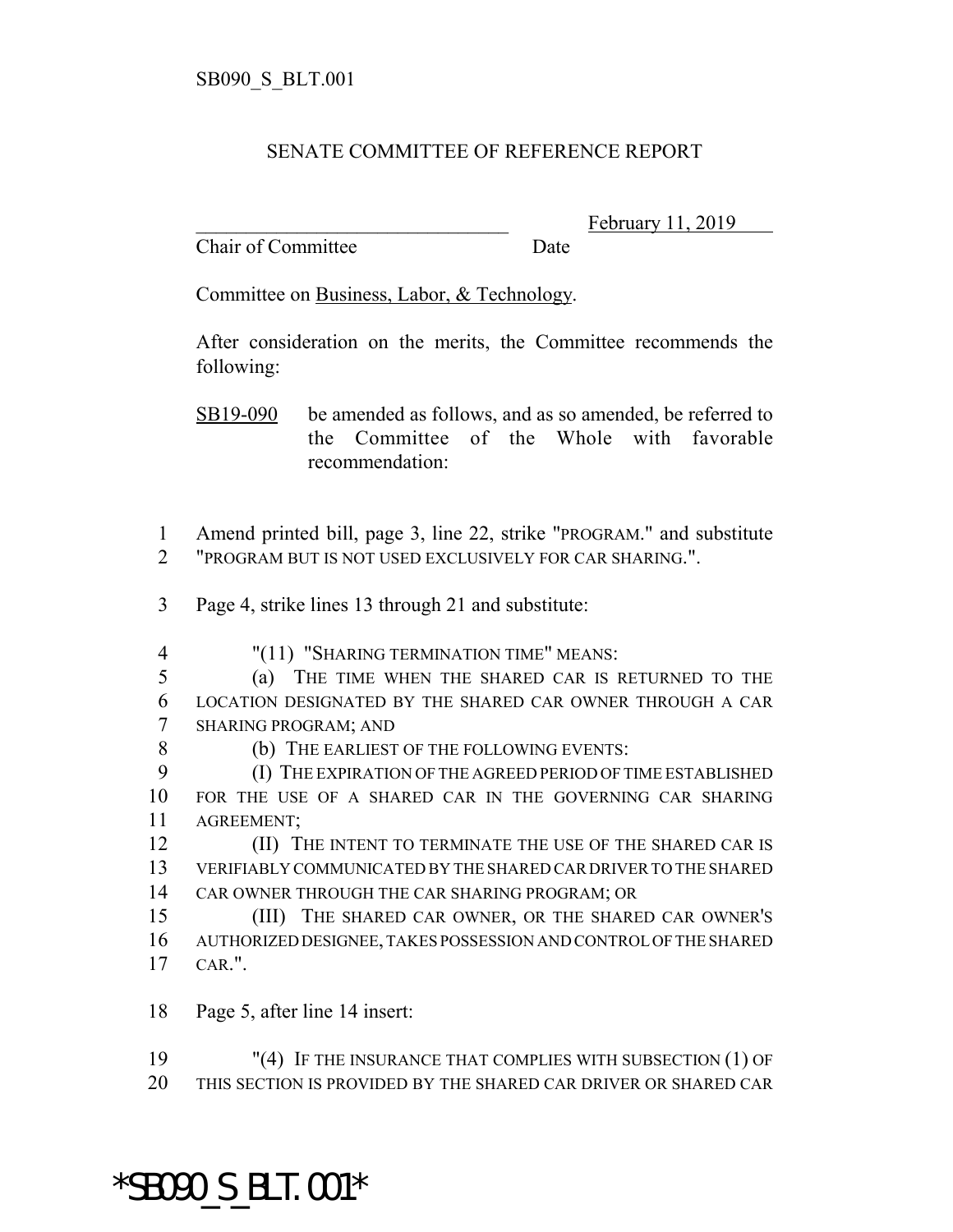OWNER, A CAR SHARING PROGRAM SHALL MAINTAIN INSURANCE THAT PROVIDES COVERAGE MEETING THE REQUIREMENTS OF THIS SECTION AND THAT COVERS A LAPSE IN OR LACK OF COVERAGE OF THE SHARED CAR DRIVER'S OR SHARED CAR OWNER'S INSURANCE, BEGINNING WITH THE FIRST DOLLAR OF A CLAIM AND INCLUDING A DUTY TO DEFEND THE CLAIM. (5) COVERAGE UNDER AN AUTOMOBILE LIABILITY INSURANCE POLICY MAINTAINED BY THE CAR SHARING PROGRAM DOES NOT DEPEND ON A PERSONAL AUTOMOBILE LIABILITY INSURER FIRST DENYING OR BEING REQUIRED TO DENY A CLAIM.".

- Page 5, line 15, strike "(4)" and substitute "(6)".
- Page 6, strike lines 6 and 7 and substitute:

 "**6-1-1205. Liability - exclusions for personal automobile liability insurance policy - indemnification.** (1) (a) EXCEPT AS PROVIDED IN SUBSECTION (1)(b) OF THIS SECTION, A CAR SHARING PROGRAM SHALL ASSUME THE LIABILITY OF A SHARED CAR OWNER FOR ANY BODILY INJURY OR PROPERTY DAMAGE TO THIRD PARTIES, OR UNINSURED AND UNDERINSURED MOTORIST OR PERSONAL INJURY PROTECTION LOSSES, CAUSED BY THE SHARED CAR DRIVER DURING THE SHARING PERIOD UP TO AN AMOUNT STATED IN THE CAR SHARING AGREEMENT, BUT NOT LESS THAN THE MINIMUM AMOUNT OF FINANCIAL 21 RESPONSIBILITY REQUIRED BY ARTICLE 7 OF TITLE 42.

 (b) A CAR SHARING PROGRAM DOES NOT ASSUME LIABILITY UNDER THIS SUBSECTION (1) FOR ANY BODILY INJURY OR PROPERTY DAMAGE CAUSED BY THE SHARED CAR OWNER MAKING AN INTENTIONAL OR FRAUDULENT MATERIAL MISREPRESENTATION TO THE CAR SHARING PROGRAM BEFORE OR DURING THE SHARING PERIOD IN WHICH THE LOSS OCCURRED.

28 (2) AN AUTHORIZED INSURER MAY EXCLUDE".

Renumber succeeding subsection accordingly.

Page 7, line 16, strike "CAR OWNER OR" and substitute "CAR OWNER;".

 Page 7, line 17, strike "INSURER." and substitute "INSURER; OR AS REQUIRED BY AN AIRPORT CONCESSION AGREEMENT.".

Page 10, strike lines 7 through 27.

\*SB090 S BLT.001\*  $-2$ -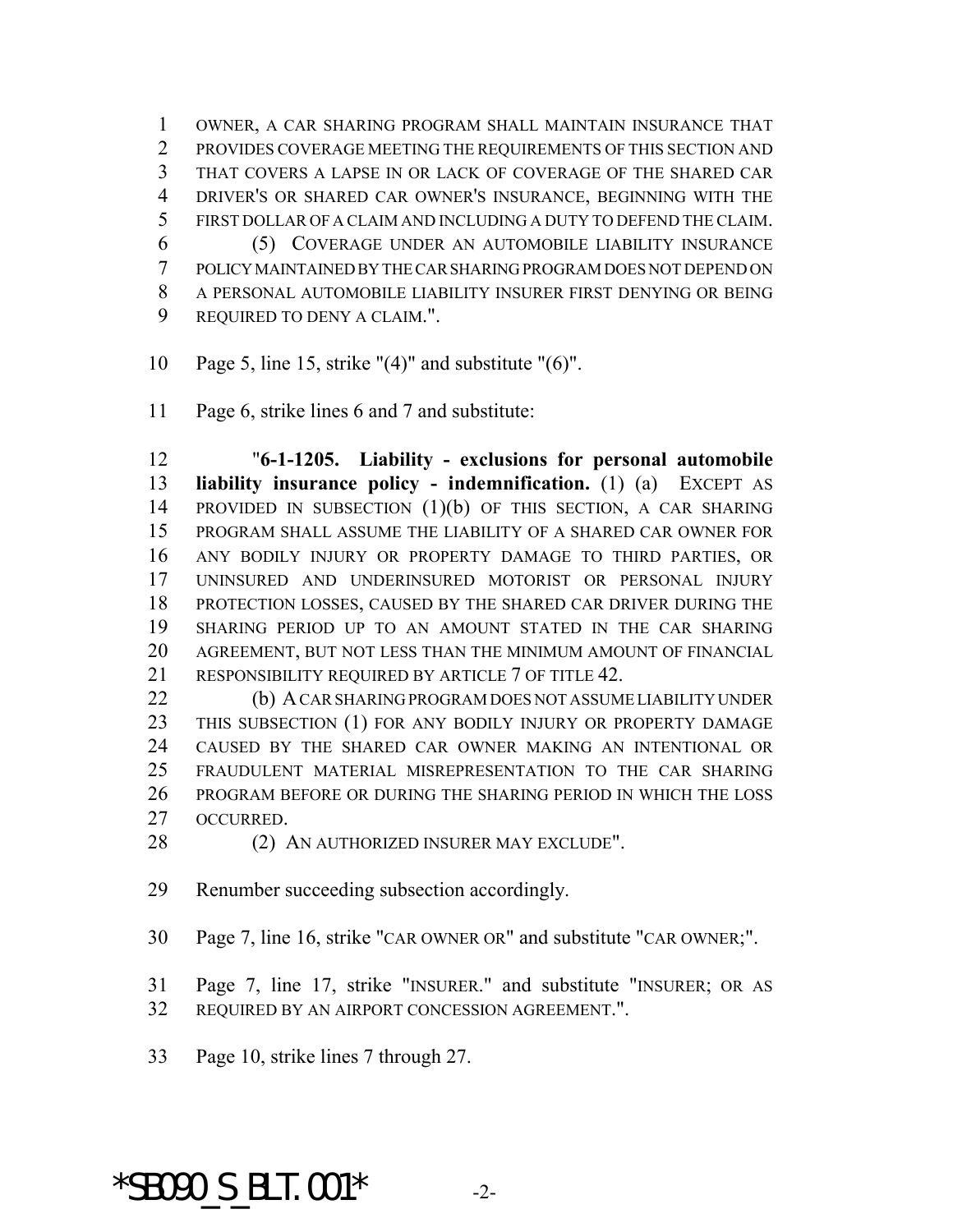- Page 11, strike lines 1 through 3 and substitute:
- "**6-1-1213. Safety recalls.** (1) WHEN A SHARED CAR OWNER REGISTERS A SHARED CAR WITH A CAR SHARING PROGRAM AND BEFORE THE SHARED CAR IS AVAILABLE FOR CAR SHARING, THE CAR SHARING PROGRAM SHALL:
- (a) VERIFY THAT THE SHARED CAR DOES NOT HAVE ANY OPEN SAFETY RECALLS FOR WHICH THE REPAIRS HAVE NOT BEEN MADE; AND
- (b) NOTIFY THE SHARED CAR OWNER OF THE REQUIREMENTS UNDER SUBSECTION (2) OF THIS SECTION.
- (2) IF THE SHARED CAR OWNER HAS ACTUAL NOTICE OF A SAFETY RECALL ON THE SHARED CAR, A SHARED CAR OWNER SHALL NOT MAKE THE SHARED CAR AVAILABLE WITH A CAR SHARING PROGRAM UNTIL THE SAFETY RECALL REPAIR HAS BEEN MADE.
- (3) IF A SHARED CAR OWNER HAS ACTUAL NOTICE OF A SAFETY RECALL ON A SHARED CAR WHILE AVAILABLE FOR SHARING WITH A CAR SHARING PROGRAM, THE SHARED CAR OWNER SHALL REMOVE THE SHARED CAR'S AVAILABILITY WITH THE CAR SHARING PROGRAM:
- (a) AS SOON AS PRACTICABLE, BUT NO LATER THAN SEVENTY-TWO HOURS, AFTER RECEIVING THE NOTICE OF THE SAFETY RECALL; AND
- (b) UNTIL THE SAFETY RECALL REPAIR HAS BEEN MADE.
- (4) IF A SHARED CAR OWNER HAS ACTUAL NOTICE OF A SAFETY RECALL DURING THE SHARING PERIOD, THE SHARED CAR OWNER SHALL NOTIFY BOTH THE SHARED CAR DRIVER AND THE CAR SHARING PROGRAM ABOUT THE SAFETY RECALL.
- **6-1-1214. Operation at airports.** (1) IF AN AIRPORT OPERATOR WITHIN COLORADO REQUESTS THAT A CAR SHARING PROGRAM ENTER INTO AN AIRPORT CONCESSION AGREEMENT, A CAR SHARING PLATFORM SHALL ENTER INTO AN AGREEMENT BEFORE ENABLING CAR SHARING WITHIN FIFTEEN MILES OF THE TERMINAL OF THAT AIRPORT.
- (2) A SHARED CAR OWNER OFFERING THREE OR MORE SHARED CARS TO SHARED CAR DRIVERS WITHIN FIFTEEN MILES OF THE TERMINAL OF AN AIRPORT SHALL ENTER INTO AN AIRPORT CONCESSION AGREEMENT UPON REQUEST BY THE AIRPORT.
- (3) AN AIRPORT CONCESSION AGREEMENT MAY IMPOSE THE SAME TAXES AND FEES AS ARE IMPOSED ON OTHER RENTAL CAR PROGRAMS OPERATING AT THAT AIRPORT.
- (4) IF A CAR SHARING PROGRAM OR SHARED CAR OWNER VIOLATES THIS SECTION, THE AFFECTED AIRPORT MAY PETITION A COURT FOR THE FOLLOWING AND THE COURT MAY AWARD THE FOLLOWING FROM THE VIOLATOR:

 $*$ SB090 S BLT.001 $*$  -3-